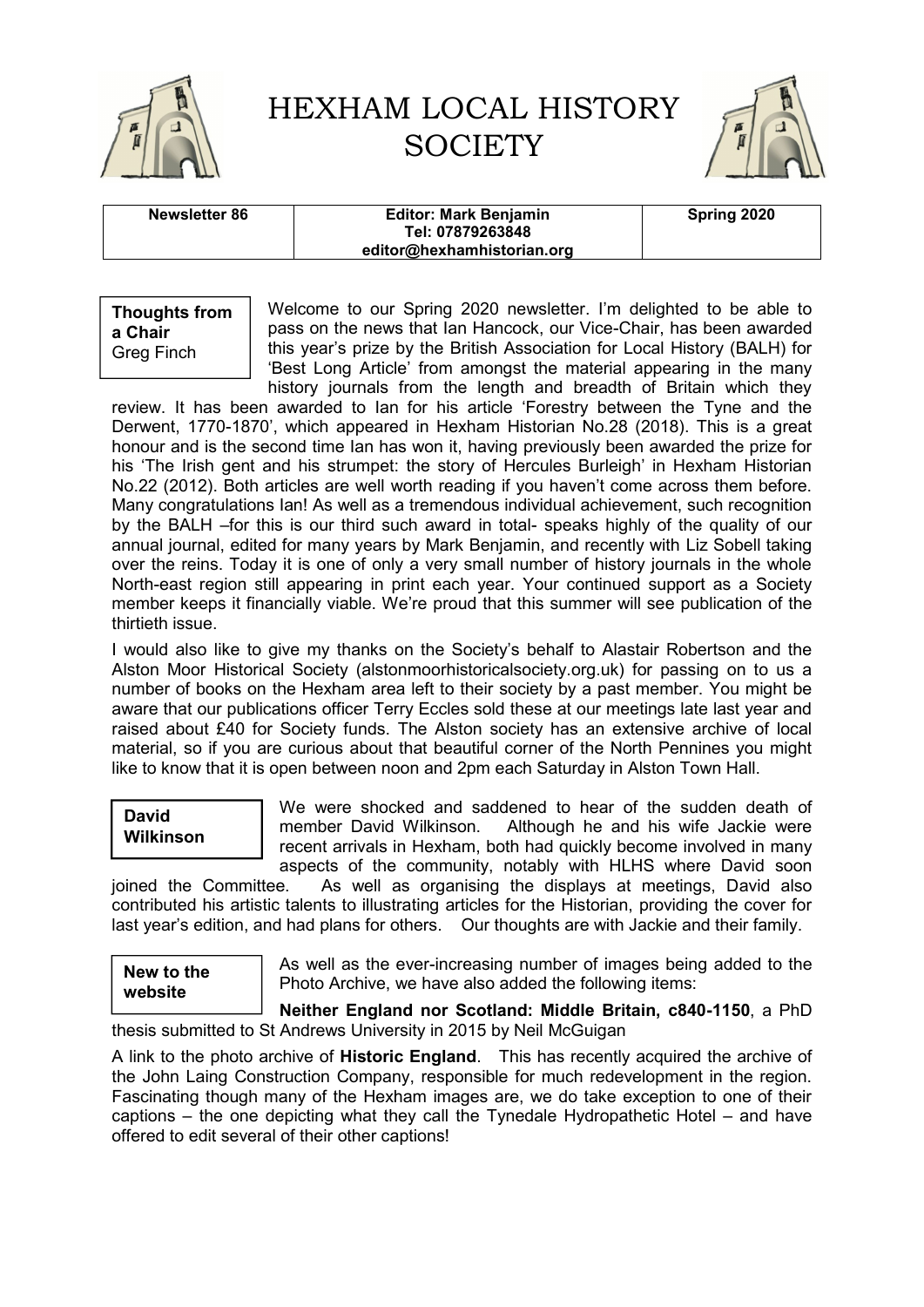## **Also on the website**

**The Hexham Timeline** is a long-established part of our website, listing events in the town's history from before it existed(!) to the present day. Entries range from the visits to the town of such notables as Buffalo Bill and Oswald Mosley to the imminent closure of

Robbs/Beales. Do have a look and see if there are any events or developments that you think we may have missed – particularly for recent years – and let us know.

**Scottish views of Hexham** As well as the well-known (and usually derogatory) references to Hexham in local folklore, we have recently discovered some cross-Border sayings concerning Hexham (definitely derogatory!) These have now been added to the *Myths & Legends* section of the *I didn't know that!* page.

### **Digital Photo Archive** Pete Lee

We are delighted to announce the release of the first version of the HLHS Photo Archive on the HLHS website.

Currently, the archive is primarily populated with over 500 images from the postcard collection of Colin Dallison, which he has kindly donated to the HLHS. A small number of other images have also been added.

Moreover, work is in hand to digitise over 4000 slides of historic Hexham and the surrounding areas that Colin has also donated to the Society. These will be added to the Archive in the coming months (and years!), so watch out for further announcements.

If you have any images that you'd like to submit for scanning into the archive, we'd love to hear from you. These could be of buildings where you lived or worked, street scenes, events, personalities – anything really that contributes to building a picture of Hexham through the ages, and can be either prints or slides.

#### **Forthcoming talks & visits**

#### **March 10th. Prof Michael Green: The ghosting of Anne Armstrong**

The Ghosting of Anne Armstrong calls up the lost voice of a fourteenyear-old Northumbrian girl who, between January and May 1673,

made some of the most dramatic accusations in the history of English witchcraft and then disappeared, leaving behind the mystery of what drove her to insist, in the face of rejection after rejection, on telling so strange a story—ultimately at the cost of her own life. Professor Green's novel is the result of exhaustive archive research.

#### **April 14th. Dr Richard Pears: William Newton, Tyneside architect**

William Newton (1730–1798) was an architect who worked mainly in Newcastle and Northumberland. Most of his buildings are stately homes in rural Northumberland, but he also created some interesting public works in Newcastle: The Assembly Rooms, St Anne's Church, the refaced Guildhall, and elegant private housing in Charlotte Square.

#### **May 12th. Dr Rob Collins: The sourcing and dispersal of Hadrian's Wall** (**Tom Corfe Memorial Lecture)**

If Hadrian's Wall was such an important strategic barrier, where did it come from? And where has the rest of it gone? Dr Rob Collins addresses these questions through the work of the Hadrian's Wall Community Archaeology Project (WallCAP).

**Excursions :** Booking forms for the June & July trips are available now; the form for the Guild Hall trip will be included in the Summer Newsletter. **Please note that bookings can only be accepted in paper form.**

#### **June 17th Talk & guided tour Blyth Battery** (afternoon visit)

#### **July 18th Kelso and Mellerstain House** (full day visit)\*

The date of the third visit, to **Newcastle's Guild Hall**, will be announced later in the year and the booking form included in the Summer Newsletter.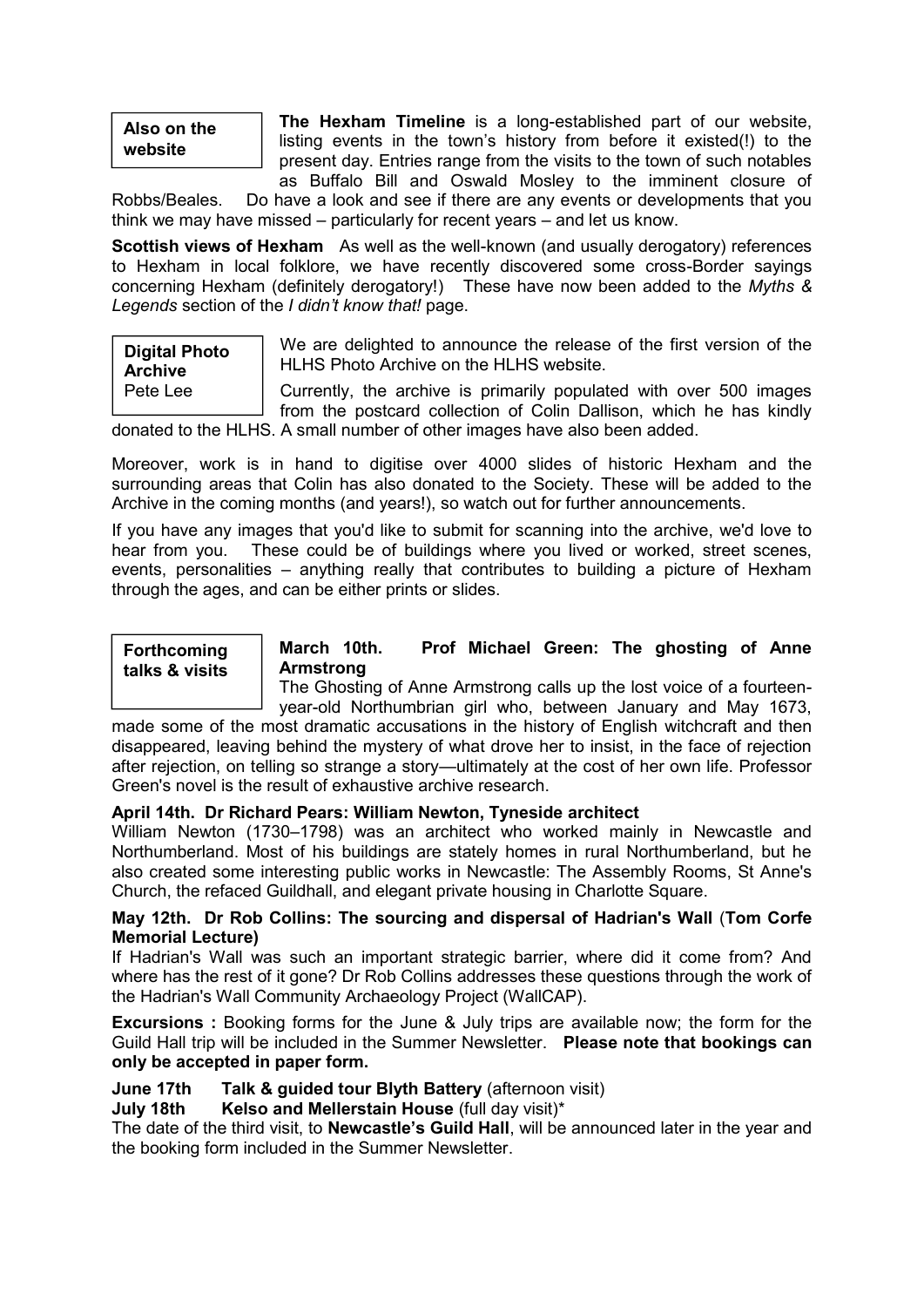\*Members considering the visit to Kelso may also be interested in Alastair Moffatt's book *To the Isle of Tides* – reviewed below

**More dates for your diary**

**March 16th. Final day of Northumberland Libraries Consultation.**  If you've not yet had your say on the future of the library service in the County, and in particular, the local studies provision, you can do so

online at https://www.surveymonkey.co.uk/r/NCCLibraryConsultation or pick up a form at your local library.

**May 16th – 17th. Blyth Battery goes to war**. Beach battle, WW2 re-enactors, living history display, live entertainment, all rooms open on site. Cafe. Craft fair 10am-4pm Blyth Beach NE24 3PQ



Following the appointment of Kate St Clair-Gibson, the new County Local Studies Librarian, we have resumed the conversation stalled over two years ago following the sudden resignation of her predecessor! As a result, and with a contribution towards the cost by the Society, a new plan chest is being installed in the Brough Local

Studies Collection to hold both the collection of Goad town plans and other maps and charts in the library's collection. Volumes of *Archaeologia Aeliana (2nd Series)* are being transferred from Woodhorn's Reserve Collection (along with some of the titles previously relocated from Hexham in preparation for the revamp). In return, the Society has undertaken to subscribe to Archaeologia Aeliana on behalf of the County, to maintain the run of this important journal. The county has also reinstated its subscription to HLHS and purchased all titles that it has missed over the past few years.

**New abbey booklets** Chris Britton

Members will surely be aware that Hexham Abbey houses a large collection of rare and, in some cases, unique artefacts and structures. In 2018 it was decided

that modern replacements for earlier leaflets by Colin Dallison and Tome Corfe were needed. taking advantage of the vast improvements in technology available within the Abbey's own resources, and incorporating the latest information gathered by the Conservation Team. A number have been produced as A5 size booklets,



profusely illustrated in full colour at a mere £2 each, available from the Abbey Shop or the Welcome Desk in the Abbey itself. Those currently available are:

**Painted Panels** *by Chris Britton* The Abbey is home to the largest collection in any church in the country of  $15<sup>th</sup>/16<sup>th</sup>$  century wooden painted panels, as well as some fine early 20<sup>th</sup> century examples.

**Stained Glass** *by Chris Britton* The Abbey has a fine range of glass from the mid-19<sup>th</sup> century through to the  $21^{st}$  Century, by both well-known makers and lesser known, but excellent, makers and artists

**Heraldry** *by Chris Simmons* A fascinating subject with examples you may never have noticed, from the 15<sup>th</sup> century onwards, contained in paintings, hatchments, memorials and stained glass.

**Choirstalls and Misericords** *by Chris Britton* 15<sup>th</sup> century survivals, shorn of their canopies but still rich in history and with 34 surviving carved misericords, not to mention other carvings, all fully illustrated in colour.

**Flavinus** *by Anneke-Susan Hackenbroich* A revised version of the booklet issued a few years back to coincide with a Roman Army event. Flavinus' huge 1<sup>st</sup> century gravestone has much to tell, ably described a by a local Roman expert.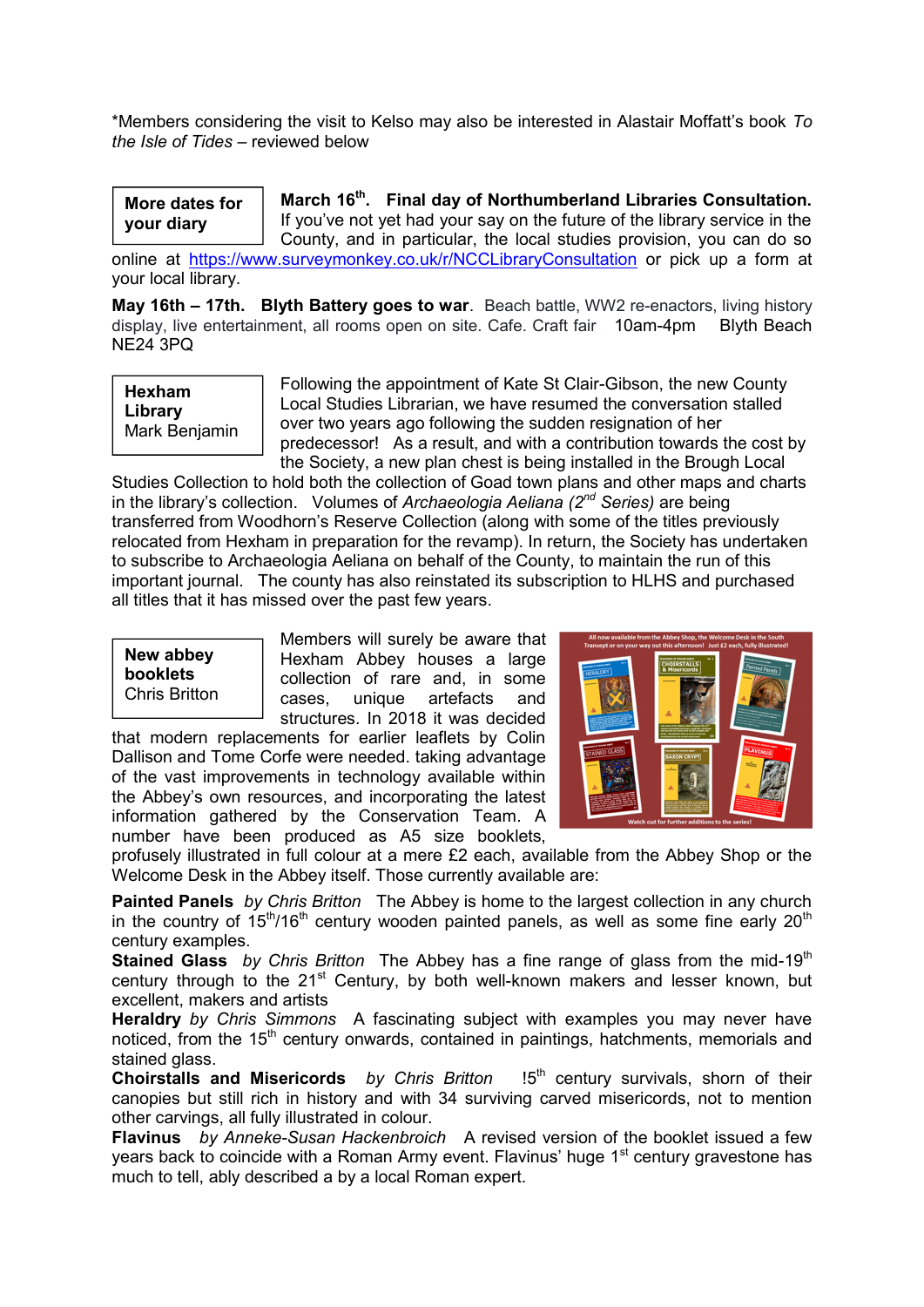*and coming very soon:*

**Saxon Crypt** *by Richard Bailey* Only two such crypts exist, the other at Ripon, both built by St Wilfrid. This booklet is written by the foremost scholar on this subject and incorporates all the latest thinking.

#### **Look out for further titles!**

**Wilfrid Gibson research** Mike Tickell

I am researching the poet Wilfrid Gibson (1878-1962) who, as most of you will know, was born and lived in Hexham until his move to London in 1912. It may be that a member or members have references to Gibson and his early years in Tynedale which I have missed and I would be very grateful for any suggestions or information.

I am familiar with the Hogg and Armstrong studies, have visited Dymock and have read and reviewed all Gibson's considerable body of work. It is the part of his life in Tynedale which particularly interests me and which is alluded to in many poems throughout his life.

I first became interested (mildly) in Gibson in the 5th Form at Queen Elizabeth's in 1956 when we had his poem *"Flannan Isle"* amongst the examination set list. Over my lifetime I have picked up and memorised some of his poems, usually from the copies of his works in Hexham Library. All of Gibson's 43 publications of plays and poems have been out of print for decades, so this was my main source.

In recent years the Gibson anthologies: *Homecoming* (2003) and *November Gold* (2018) have been produced by Hexhamshire editor and publisher: Hilary Kristensen, who has done a wonderful job in promoting Gibson by making a wide-ranging selection of his work available. These volumes re-kindled my interest. Gibson is also well-represented in Bloodaxe's ground-breaking anthology, *Land of Three Rivers: The Poetry of North-East England* (2017)

The research focuses on the spirit of place in the Northumberland poems of Wilfrid Gibson. He was writing of Northumberland to the end of his career, though he never returned to live here. I would be grateful for any comments. Gibson's poem inscribed on Hexham Market Cross (1901) must have a story?

Please contact me at: m.tickell@btinternet.com or via the Editor

# **A Hexham hangman?**

Nick Wilkes writes: I am trying to find out something of the life of a man called **William Stout** who is described as "of Hexham." For 20 guineas, their clothes and personal effects he took on the job of executing 33 Jacobite prisoners who were hung, drawn and quartered

at Brampton, Penrith and Carlisle in October/November 1746. Essentially this is all the literature about the1745 Rising says about this man. I would like to know more.

If anyone does have any information about the Stout family, please contact Nick at Nicholas.wilkes@btopenworld.com, or via the Editor.

**An "interesting" ancestor!** David Holmes I suppose, like many family historians, I hoped to find someone interesting or important in my family tree. What I discovered wasn't exactly what I had bargained for. Hexham prison was just one of the ten gaols that had incarcerated my 5x Grandmother, Ann Gregg

My research took me around the world (on the internet) to Australia, America, Canada, Mexico, New Zealand as well as Scotland and England, seeking distant cousins who would provide DNA samples to prove relationships. I eventually traced more than 50 in Australia, and almost 100 in total. This amazing global cooperation finally led me to Ann Gregg, Cumberlands most notorious female criminal of her time, and her story has never been told.

Born in 1756, she was part of, and probably a leader of, the notorious "Gang of Faws". She had fourteen aliases (that I know of) She was sentenced to death in 1777 but reprieved.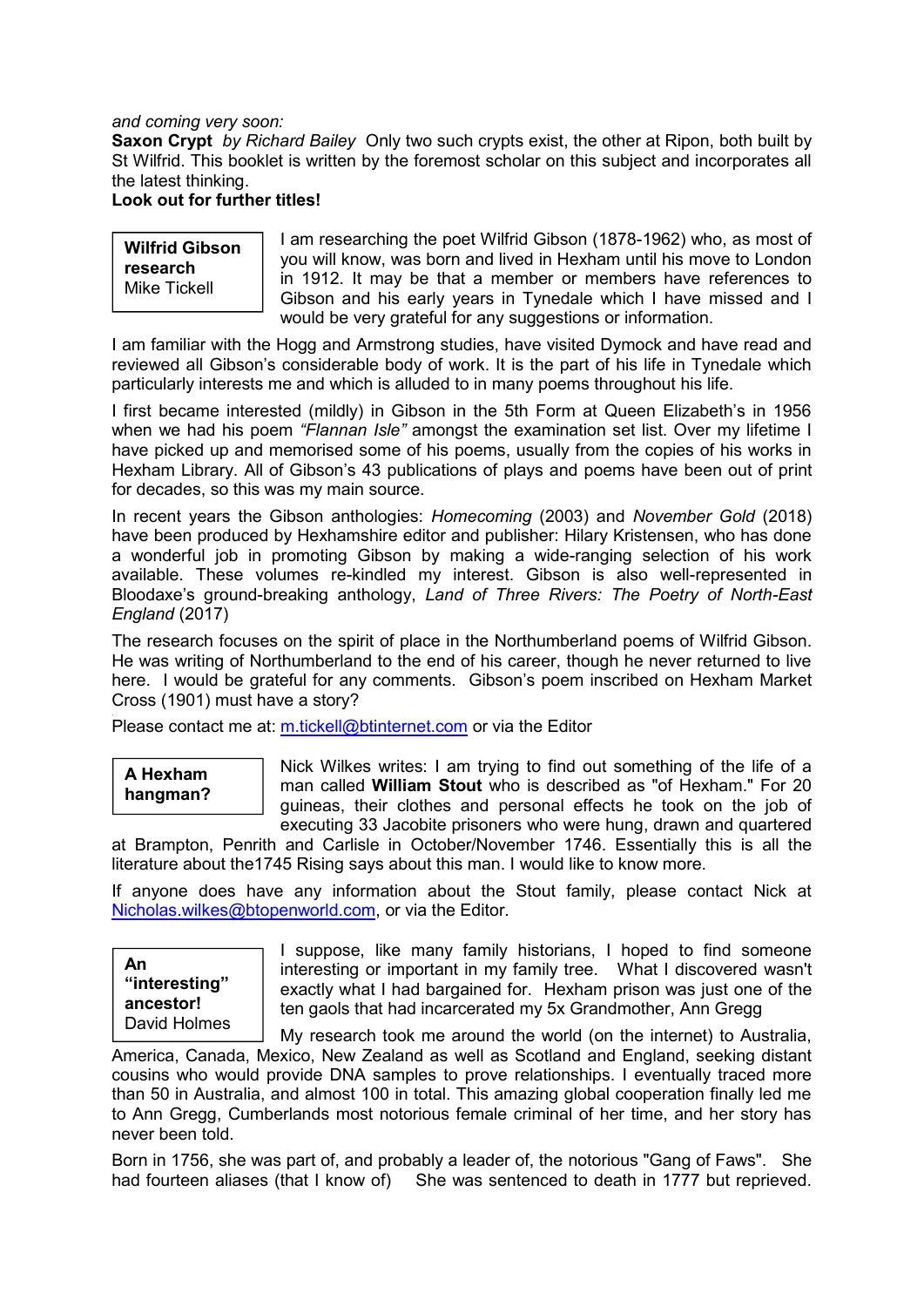She was sentenced to transportation in 1794 and 1824 but never left the country. Incarcerated in ten different gaols in the four most northerly counties of England, she escaped from Carlisle gaol three times and Cockermouth house of correction once.

Ann gave birth to thirteen children; one inside Carlisle gaol and no fewer than three inside Giltspur Street Compter a London gaol. Her husband was also sentenced to be transported but died on a prison hulk. Four of her children were sentenced to transportation; one of whom started a brothel on the journey! A grand-daughter was transported and tried to start a mutiny onboard the convict ship. The story goes on and on.

I found more and more newspaper reports about her; then, with the help of Carlisle Archives I discovered lots of historic documents naming her and her family. In an attempt to keep all the information in some logical format, so that my grand children could know about her some day, I started writing the story down. Two years later, the end result was a book, *Who was Ann Gregg?* The book follows her life until Ann's death at the ripe old age of 92. But, of course, that wasn't until after she'd been arrested by Carlisle's police officer *"Black John Kent"* (the UK's first black police officer and son of a free slave) for uttering counterfeit coins in 1839, when she was sentenced to a year's hard labour at the age of 83.

So, did I find someone interesting, important and exciting? You bet I did, and I can't wait to find more. If you'd like to know more about Ann Gregg please see the FaceBook page "Who was Ann Gregg" or read my book

**Book Review** Gregg Finch

Moffat, Alastair **To the Island of Tides: a journey to Lindisfarne**, (Canongate, 2019) ISBN 978 1 786869 632 2 £20

This is an account of a recent journey, interspersed with much personal reflection and biography, but is worth reviewing for a history publication because of its treatment of the landscape and times of St. Cuthbert. Many people with an interest in Northumbria and the presentday Scottish borderlands will be familiar with Alastair Moffat's name and works, which includes histories of the Border, reivers, Hadrian's Wall, Tyneside and much else, and several TV series.



In the autumn of 2018 he set out, mostly on foot, from his home in the Borders down the Tweed and Till valleys and across the Kyloe Hills to Lindisfarne, Holy Island, the 'island of tides', where he spent a week of close observation of the land and of his own inner self. As a very personal and auto-biographical account of a journey which documents a great deal of raw self-criticism en route, it could easily have descended into claustrophobic selfindulgence. He never falls into this trap, for these episodes of introspection adorn the narrative rather than provide its centre.

His quest is to imagine St.Cuthbert's world, outlook and motivation by exploring Cuthbert's places in great detail. In seeking to 'get inside Cuthbert's head' Moffat reveals what is inside his own. It is of course impossible to know for certain what guided Cuthbert's thinking, and the author acknowledges this, but his arguments seem reasonable and are grounded in an assured grasp of the context of seventh century Northumbria. This portrays in vivid colours the life of the saint who became a cult figure, evoking the sequestered cells in 'desert places' sought out by early Christian monks, but which were in tension with the political patronage which attached to them, and gave protection in return for the blessing and legitimacy of the church. Thus did St.Cuthbert, born in present-day Scotland, become an English hero, boosted by the propaganda work of Bede in later years. In death he exercised great influence over the development of the bishopric of Durham after the Viking incursions and Norman Conquest.

Cuthbert's story has been told before. Even those familiar with it will, however, find thoughtful insights, while those who are new to it will find here a well-written and accessible introduction to the life of a fascinating character during the English incursions into post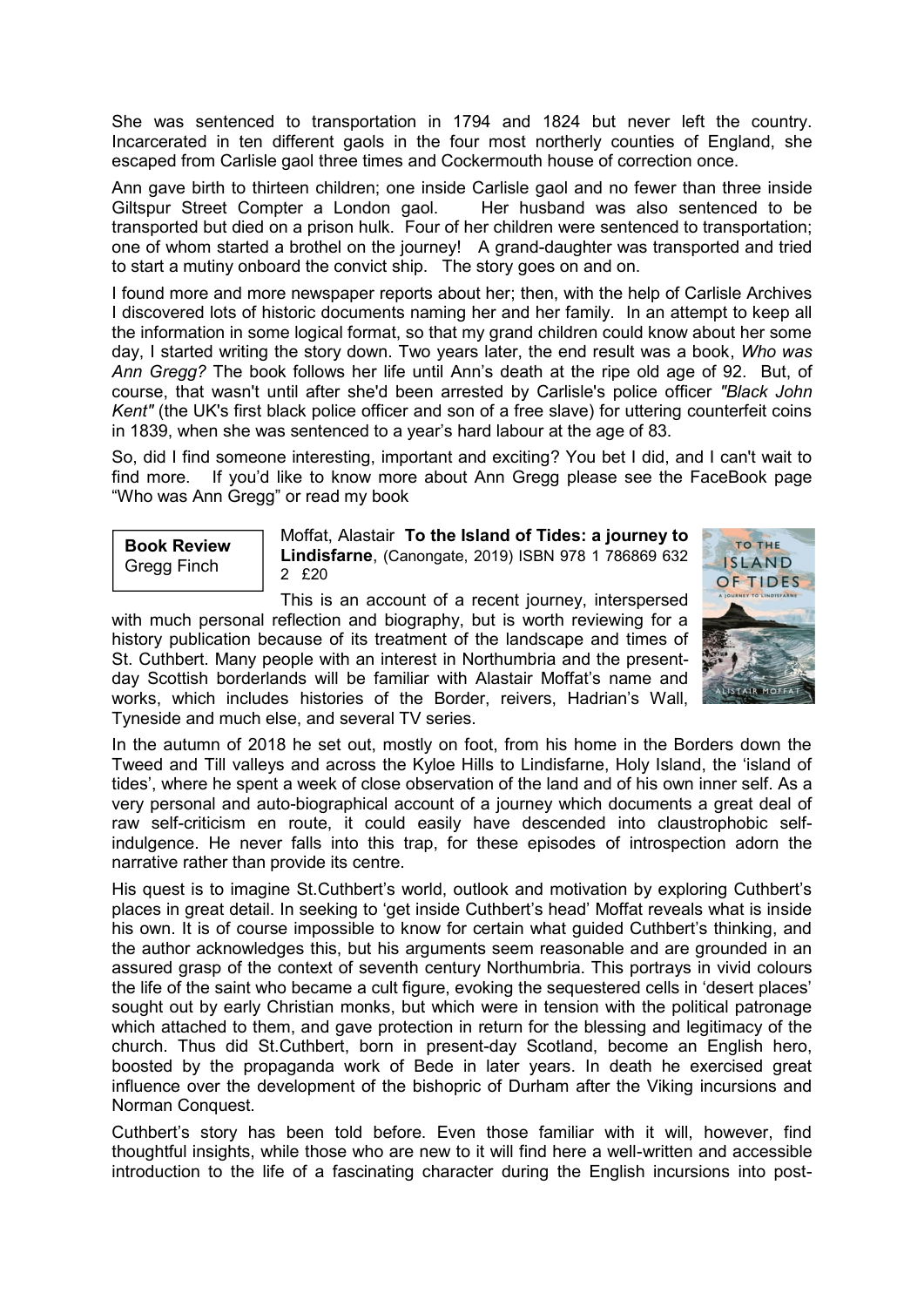Roman Britain in our region. It is also an endearing account of travel through the bewitching country between the striking Eildon Hills above Old Melrose to the cold tides of Holy Island, where the author found a measure of peace.

**Book Review** Timothy Owens Albert, Edoardo & Gething, Paul **Warrior: a life of war in Anglo-Saxon Britain** (Granta, 2019) ISBN 9781783784424 £18.99

Warrior is the second collaboration between archaeologist Paul Gething and writer Edoardo Albert, following their 2012 book *Northumbria: the Lost Kingdom*. The book comprises an unusual mixture of historical narrative, an account of an archaeology project – the Bamburgh Research Project – and a more general discussion of the history and practice of archaeology.



The central narrative is focused on the competition for supremacy among the diverse kingdoms of sixth and seventh-century Britain. It was a time when native British kingdoms such as Strathclyde and Gwynedd rubbed shoulders with the Gaelic kingdom of Dál Riata together with Pictland and the familiar roster of Anglo-Saxon kingdoms – Mercia, Wessex, East Anglia, Kent and Northumbria.

The focus is on the extreme swings in fortune of the Northumbrian kingdom and this story is told alongside the history of the spread of Christianity among the Anglo-Saxons. Where possible it is told through the personal story of the "warrior" of the title – and in places is told through fictionalised scenes. What we know for sure is that the warrior was a man born in the Western Isles of Scotland but who met his end at or near Bamburgh in around 635. His bones, together with those of a four-year old boy believed to be his son, were discovered by Paul Gething. The dating of the burial and the man's geographical origins allow him to be fitted into the story of King Oswald of Northumbria whose exile in Dál Riata and subsequent return to Northumbria and famous victory at the battle of Heavenfield forms the heart of the book.

This history is complemented by insights into both the specifics of the Bamburgh Research Project as an archaeological dig and more general discussions of the emergence and development of the field of archaeology in the British Isles.. The book is elegantly written and would be accessible to readers with any level of existing knowledge about either the history or the archaeology. In the historical sections there is an engaging willingness to be frank about the difficulties of interpreting the past. The explicit admission "this book is probably wrong" was particularly refreshing. There are also areas of imaginative conjecture; I found the theorising about seventh-century battle tactics and the counterfactual discussion of Heavenfield as a victory for Gwynedd particularly compelling. Meanwhile, my almost complete ignorance about the field of archaeology made the insights here, such as details of the sword making process and descriptions of burial practices particularly fascinating. Where the book falls down somewhat is in its structure. There are regular transitions between historical narrative and archaeological discussion both within and between chapters and they interfered with the clarity of the story of the titular warrior in particular and also the more general historical narrative. The maps included in the book are useful and attractive, but it would have been helpful, given the often-complex family arrangements of seventh-century dynasties and a penchant for using very similar names, to have included genealogical tables alongside them. Overall, despite some limitations, there is a great deal to recommend in the book both as a re-telling of an exciting history and an intriguing insight into the world of archaeology.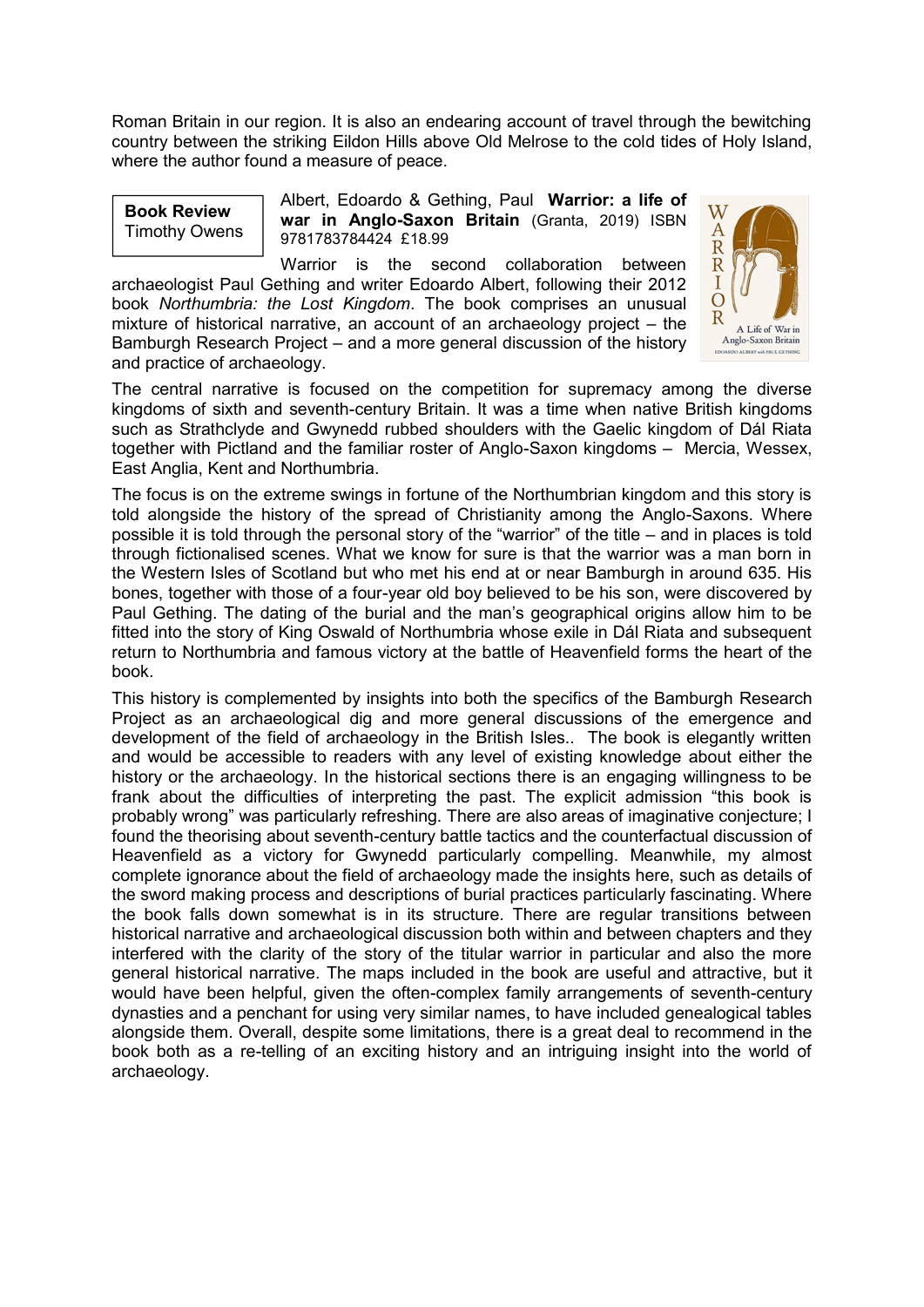**Two Book Reviews** Liz Sobell

Pimm, Geoffrey **The violent abuse of women in 17th & 18th century Britain** (Pen & Sword, 2019) ISBN 978526739544 £19.99

This well-organised book contrasts the advances in knowledge and otherwise civilised society in the  $17<sup>th</sup>$ 

and  $18<sup>th</sup>$  centuries with the enduring prevalence of barbaric treatment of women in society. The author suggests that women's participation in discussions of religious and other matters led to a backlash which did little to improve their status beyond that of medieval times. It was necessary to



adapt the law in order to punish adherents of the non-conformist religions that developed in the mid-17<sup>th</sup> century. Travelling women preachers, especially Quakers, were charged as vagabonds, or punished for blasphemy or non-attendance at church.

In the domestic sphere, women suffered discipline in the form of physical and often sexual abuse from fathers, husbands and employers, and had very little recourse to the law. In Wales, some limit on the severity of punishment was attempted by allowing only three blows from a broom handle.

In the public sphere, the punishments given to women frequently consisted of hard labour combined with public whipping for which they were stripped naked to the waist, much to the enjoyment of the watching crowds.

Hanging was the punishment for pickpocketing goods worth over one shilling, or stealing goods worth five shillings from a shop, or cutting down trees, or allowing fish to escape from a pond (!). The sentence was often downgraded to transportation, but there, women were in such short supply that they were subjected to a virtual slave market when they arrived.

Punishments (usually whipping) could be handed out to military wives and camp followers without the need for a criminal trial, nor was any trial needed for flogging women who had broken the rules of a workhouse.

Witchcraft trials proliferated during the  $17<sup>th</sup>$  century, and many women were tortured and hanged in the waves of panic that swept the country and colonies. Women who were deemed to be troublemakers ,"scolding and bawling women", risked death by drowning if they were punished by being put in the ducking stool, as they were often submerged for half a minute at a time. The ducking stool was considered to be a punishment solely for women.

Geoffrey Pimm includes several interesting appendices to his book, including two transcripts of trials where the standard of evidence was woefully low, and a list of 17<sup>th</sup> and 18<sup>th</sup> century slang which is surprisingly recognizable today.

Matthews, Helen **The legitimacy of Bastards: the place of illegitimate children in later Medieval England** (Pen & Sword, 2019) 216pp ISBN 9781526757623

Helen Matthews was inspired in her research by a question posed in a review of *The Derbyshire gentry in the Fifteenth century* by S M Wright. The reviewer, Colin Richmond, asked "Would my impression that virtually every Derbyshire gentleman had a mistress and bastards be substantiated?" The author's cautious answer was in the affirmative, and this book can be read as a primer on how to test Richmond's hypothesis.



Royal genealogy in respect of illegitimate offspring has been widely studied, so Helen Matthews has concentrated on the families of landed gentry and wealthy urban inhabitants.

Helen Matthews has a subtly dry sense of humour which lightens the text a little, and includes interesting facts such as the origin of the word 'bastard', which apparently comes from the Old French *bast* 'a pack-saddle' also used by muleteers as a mattress in inns. Hence a *bastard* was a child conceived in informal circumstances rather than in the marriage bed.